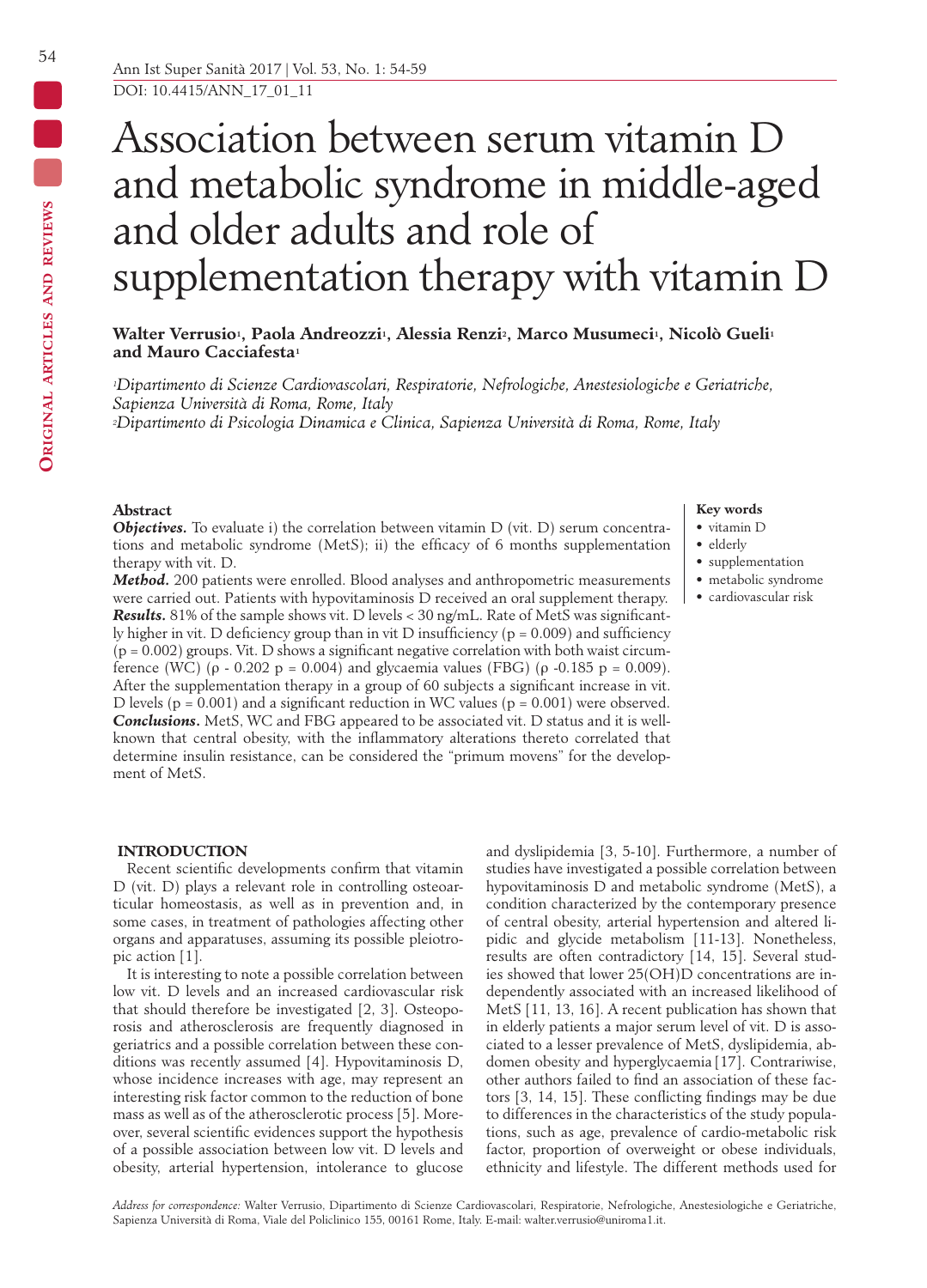determination of 25[OH)D may be a further source of confusion. Moreover, most of the results were not adjusted for medications and serum intact parathyroid hormone (PTHi).

The primary aim of this study is to evaluate a possible correlation between 25-hydroxyvitamin D (25(OH)D) serum concentrations, the best biomarker of vitamin D status [18], and MetS in elderly subject, so far not overly considered, as well as in middle-aged adult subjects in whom the presence of alterations typical of MetS is more common.

The importance of keeping sufficient plasma levels of vit. D in order to implement primary prevention of falls and fractures is a matter of fact [19]. Furthermore, the possible role of vit. D supplementation therapy in controlling the typical alterations of MetS has not yet been thoroughly analyzed. A recent meta-analysis showed that supplementation of vit. D is effective in preventing overall mortality in a long-term treatment [20]. A secondary aim of the study is to evaluate the efficacy of an oral supplementation therapy in subjects with hypovitaminosis D evaluating its efficacy as regards reaching adequate serum vit. D levels as well as a possible control of the principal risk factors of MetS.

# **MATERIALS AND METHODS**

Community-dwelling subjects who visited the ambulatory of the Department of Cardiovascular, Respiratory, Nephrological, Anesthesiological and Geriatric Sciences of Sapienza University of Rome between March and June 2014, for evaluation of cardiovascular risk factors, were considered for this study.

Exclusion criteria were: a long history of osteoporosis; current treatment with vit. D, calcium supplements, other drugs for the treatment of osteoporosis/osteopenia; active gastroenteric pathology.

The study was conducted according to the guidelines on biomedical research involving human subjects (Declaration of Helsinki) and was approved by the ''Science of Aging'' Interdepartmental Research Center of Sapienza University of Rome. Informed consent from each patient was obtained.

A clinical interview investigated medical history, home therapy and general habits of the patients. The anamnestic requirements for each patient were: osteoporosis in the family, cardiovascular illness, lifestyle (dietary survey or physical activity pattern, use of smoke and alcohol).

Anthropometric measures were obtained: waist circumference (WC) was measured at the iliac crest with the patients standing; body mass index (BMI) was determined by dividing the weight (kilograms) by the square of height (meters).

For each patient was carried out a standard-12 deviation ECG, a transthoracic echocardiogram and an Eco-ColorDoppler to assess the presence of active cardiac pathologies; a liver ecography to assess the presence of liver insufficiency and steatosis was also performed.

Venous blood was withdrawn after an overnight fast. Standard laboratory techniques were adopted to assess high-density lipoprotein cholesterol (HDLc), triglycerides (TG), fasting blood glucose (FBG) and serum uric acid (SUA). Fasting insulin and PTHi concentrations were determined by enzyme-linked immune-sorbantassay (ELISA) kit (third generation). 25(OH)D was assayed by using high-performance liquid chromatography (HPLC) and expressed in nanograms/ milliliter  $(ng/ml)$ .

The insulin-resistance (IR) was estimated by using Homeostasis Model Assessment Index of Insulin Resistance (HOMA-IR). HOMA-IR was calculated with the following formula: [fasting insulin  $(U/ml) \times$  fasting glucose (mmol/L) / 22.5] [21].

For the diagnosis of hypertension the clinical history and home therapy were considered. Blood pressure was measured twice to the right arm after a rest of 10 minutes with subjects in sitting position, using a mercury sphygmomanometer. Systolic (SBP) and diastolic (DBP) blood pressure levels were defined as first and fifth Korotkoff phases (mmHg).

Diabetes mellitus was defined as self-reported diabetes or by FBG  $\geq$  126 mg/dl.

MetS was diagnosed according to the National Cholesterol Education Program Adult Treatment Panel III criteria (NCEP ATP III), 2001, by the presence of three or more of the following features:  $WC \ge 88$  cm; HDLc < 50 mg/dl; FBG > 110 mg/dl or anti-diabetic treatment; fasting triglycerides  $\geq 150$  mg/dl; systolic blood pressure ≥ 130 mmHg and/or diastolic blood pressure ≥ 85 mmHg or antihypertensive treatment [22].

Adherence to a healthy diet was assessed using the 14-item Mediterranean diet assessment tool and obesity indexes [23]. The questions therein analyzed the number of portions and the frequent use per product of the typical Mediterranean diet (Med diet) such as olive oil, fruit, wine, fish or the intake of foods not included in the traditional Med diet. The total score ranges from 0 to 14: the higher the score, the higher the degree of adherence to the Med diet pattern. Each item was scored 0 or 1.

Physical activity habits were self-reported by patients with daily diaries. Diaries has been collected monthly.

According to the Institute of Medicine (IOM) 2011 criteria, vit. D status was categorized as follows: i) vit. D deficiency, defined by serum 25(OH)D less than 20 ng/ml; ii) vit. D insufficiency, defined by serum 25(OH) of 20-29 ng/ml; iii) vit. D sufficiency, defined by serum  $25(OH)D \ge 30$  ng/ml [24].

Patients with hypovitaminosis D received an oral supplement therapy (Cholecalciferol) [25]:

- 1.patients with 25(OH)D < 10 ng/ml received a loading dose of 50 000 IU once a week for 4 weeks, followed by a dose of 25 000 IU once a week for 4 weeks, followed by a maintenance dose of 25 000 IU twice a month;
- 2. patients with  $10 < 25(OH)D < 20$  ng/ml received a loading dose of 25 000 IU once a week for 4 weeks, followed by a maintenance dose of 25 000 IU twice a month;
- 3. patients with  $20 < 25(OH)D < 30$  ng/ml received a loading dose of 25 000 IU twice a month for 8 weeks, followed by a maintenance dose of 25 000 IU at month;

After 6 months the subjects were re-evaluated for the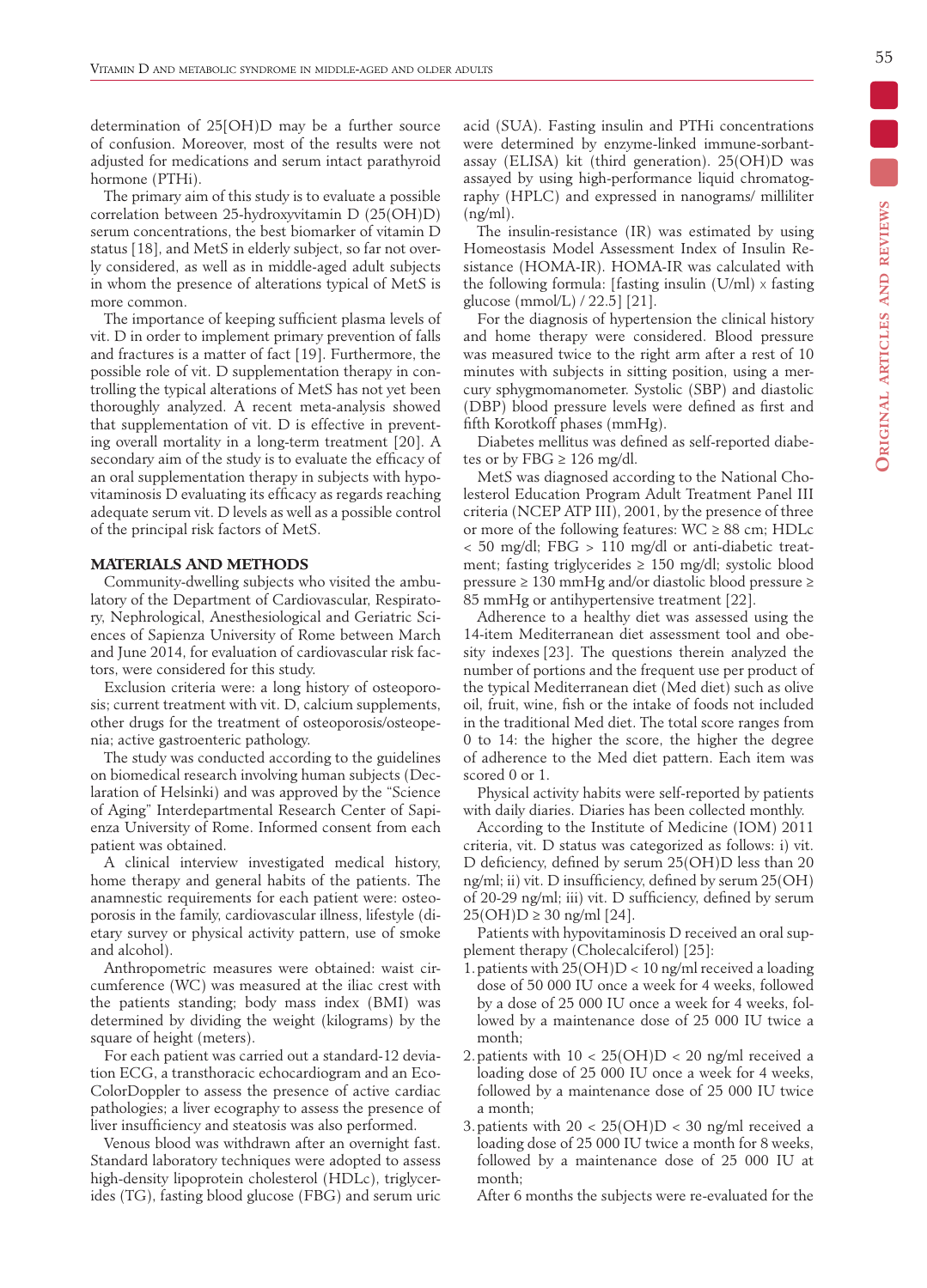single components of MetS, IR and vit. D status.

All statistical analysis were performed using the Statistical Package for the Social Science (SPSS) version 22 for Windows. Data are presented as means ± standard deviations (sd) for continuous variables and as frequencies for discrete variables. One-way analysis of variance (ANOVA) was performed to investigate between groups differences in continuous variable while the Chi-square test  $(\chi^2)$  was used to explore between groups differences in discrete variable. Pearson's correlation test was used in order to investigate the relationship between variables. The Student's paired T test was used in order to compare variables' baseline values with those post vit. D supplementation therapy.

A p value below 0.05 was deemed significant.

#### **RESULTS**

Two hundred patients were enrolled (mean age:  $65 \pm$ 9.8; 45 males).

By assessing serum levels of 25(OH)D, we found that 81% of our study population had  $25(OH)D < 30$  ng/ml with a high prevalence of hypovitaminosis D in both sexes (83% in females *vs* 71% in males). In all, MetS was observed in 52.5%, hypertension in 65.5%, diabetes in 20.5%, nonalcoholic fatty liver in 59.5%. All diabetic subjects were on antidiabetic therapy. The style of life assessment showed poor adherence to the Med diet (88% of the sample achieved  $\leq$  7 points in the 14-item Med diet score, where  $8, 9$  o  $r \ge 10$  score indicates an high adherence to the Med diet) and to physical activity (only 15% of the sample reported to conduct a physical activity on a regular basis and /or 30 min brisk walk).

The relationship between vit. D levels and various conditions (hypertension, diabetes, nonalcoholic fatty liver, MetS and smoke) included in the present study was analyzed. Results showed a significant between groups difference only in MetS rate ( $\chi$ 2 = 13.66 p = 0.001): the presence of MetS increased with the decrease of vit. D levels. More specifically the MetS rate in the group with vit. D deficiency was higher than the rate of the groups with both vit. D insufficiency and sufficiency (respectively  $\chi$ 2 = 7.49 p = 0.009;  $\chi$ 2 = 10.32  $p = 0.002$ ).

As summarized in *Table 1*, data analysis showed a significant difference between groups in WC ( $p =$ 0.02) and PTHi ( $p < 0.001$ ) values. More specifically, WC values decreased with the increase of vit. D levels: post-hoc analysis with Bonferroni correction showed a significant difference in WC values only between the groups with deficiency and insufficiency in vit.  $D (p =$ 0.04). Regarding PTHi variable, as expected, the values decreased with the increase of vit. D levels: post-hoc analysis with Bonferroni correction showed a significant difference in PTH values only between groups with deficiency and insufficiency of vit. D ( $p = 0.03$ ). A between groups difference tending to the significance ( $p =$ 0.09) in both BMI and glycaemia values was observed. No further differences between groups were observed.

Analyzing the correlations between vit. D levels and the other variables included in the present study, a weak significant negative correlation was observed between vit. D levels and two components of MetS, respectively with both WC ( $ρ$  - 0.202  $p = 0.004$ ) and glycaemia values ( $\rho$  - 0.185 p = 0.009), while a negative correlation tending to the significance was noted with BMI levels ( $\rho$  - 0.135 p = 0.057). By controlling the correlation between vit. D levels and both WC, glycaemia and BMI values concurrently for the variables "gender" and "age" the significant negative correlation with WC and glycaemia values was confirmed (respectively ρ - 0.219; p = 0.002;  $\rho$  - 0.195 p = 0.005) and a significant negative correlation with the BMI values was found ( $\rho$  - 0.142 p  $= 0.04$ ).

As regard the efficacy of six months oral supplementation therapy with vit. D on some of the components of the MetS tested in a group of 60 subjects with hypo-

#### **Table 1**

Groups characteristics and differences in continuous variables

| <b>Variable</b> | <b>Vitamin D deficiency</b><br>group<br>$<$ 20 ng/ml<br>$(n = 109)$ |      | <b>Vitamin D insufficiency</b><br>group<br>$20 < x < 30$ ng/ml<br>$(n = 53)$ |      | <b>Vitamin D sufficiency</b><br>group<br>$>$ 30 ng/ml<br>$(n = 38)$ |      | F     | p         |
|-----------------|---------------------------------------------------------------------|------|------------------------------------------------------------------------------|------|---------------------------------------------------------------------|------|-------|-----------|
|                 | M                                                                   | sd   | M                                                                            | sd   | M                                                                   | sd   |       |           |
| Age             | 65.2                                                                | 10.7 | 64.85                                                                        | 8.3  | 62.97                                                               | 9.5  | 0.737 | n.s.      |
| 25(OH)D         | 12.3                                                                | 4.4  | 24.5                                                                         | 2.6  | 43.2                                                                | 15.2 | 247.8 | $0.001**$ |
| PTHi            | 59.23                                                               | 29.7 | 48.8                                                                         | 24.3 | 45.8                                                                | 21   | 4.79  | $0.001**$ |
| <b>BMI</b>      | 30.5                                                                | 6    | 28.5                                                                         | 5.9  | 28.9                                                                | 5.9  | 2.44  | 0.09      |
| WC              | 102.7                                                               | 15.5 | 97.6                                                                         | 15.4 | 95.6                                                                | 13.7 | 3.92  | $0.02*$   |
| <b>FBG</b>      | 104.4                                                               | 23.4 | 99                                                                           | 21.1 | 96.5                                                                | 13.8 | 2.36  | 0.09      |
| <b>HOMA</b>     | 2.9                                                                 | 2.25 | 2.8                                                                          | 4.5  | 2.3                                                                 | 1.7  | 0.616 | n.s.      |
| <b>HDLC</b>     | 56.7                                                                | 17.6 | 59.9                                                                         | 16.2 | 55.8                                                                | 14   | 0.882 | n.s.      |
| TG              | 133.9                                                               | 74.7 | 115.8                                                                        | 78   | 122.3                                                               | 50.6 | 1.23  | n.s.      |
| <b>SUA</b>      | 5.3                                                                 | 1.3  | 5.3                                                                          | 1.3  | 5.5                                                                 | 3.7  | 0.084 | n.s.      |

 $*$  p < 0.05  $**$  p < 0.01

25(OH)D = 25-hydroxyvitamin D; PTHi = intact parathyroid hormone; BMI = body mass index; WC = waist circumference; FBG = fasting blood glucose; HOMA = Homeostasis Model Assessment Index of Insulin Resistance: HDLc = high density lipoprotein cholesterol; TG = triglicerydes; SUA = serum uric acid.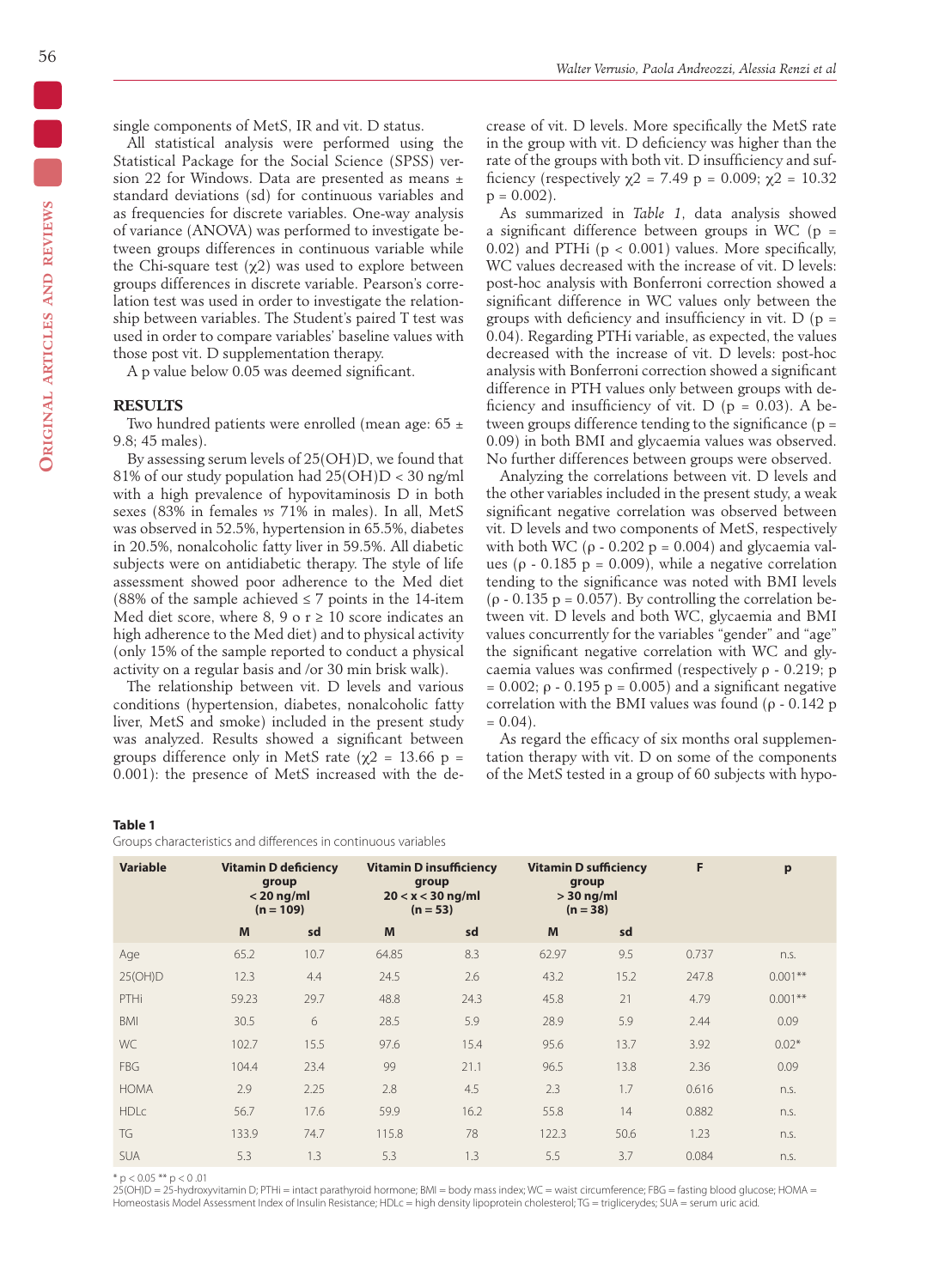vitaminosis D the results showed a significant increase in vit. D average levels ( $p = 0.001$ ) and a significant reduction in WC values (p = 0.001) (*Table 2*).

#### **DISCUSSION**

Many studies highlight a widespread and ample diffusion of hypovitaminosis D in the world population, regardless of the seasons and latitude [26, 27]. The results of our study confirm these data and it is useful to note that all subjects examined live in Rome, that is the second sunniest city in Europe (1687 hours of sunshine/year). Furthermore, among the subjects with low levels of vit. D, 62.2% showed an important deficit, that is with values of vitamins inferior to 20 ng/ml. Another interesting datum is the high prevalence of hypovitaminosis D in both sexes. Therefore, as it is for women (whose controls are more widespread because of the major incidence of osteoporosis), also in males a proper dosage level of 25(OH)D3 is important. Furthermore, in a group substantially balanced between under/over 65 years (45% *vs* 55%), it is interesting to note that the average age of the groups examined increased while the serum levels of vit. D lessened (*Table 1*).

We found a significant association between vit. D status and MetS in line with previous reports [11, 13, 16]. Moreover, a significant negative correlation was observed between vit. D levels and two components of MetS: WC and glycaemia values. As noted, central obesity can be considered one of the main causes of the MetS [28]. The visceral fat, in fact, correlates independently with all MS components. The fatty tissue and the inflammatory alterations thereto correlated determine insulin resistance with reduced use of the marginal glucose and the alteration of the regulation and liver production of glucose. Visceral obesity and insulin resistance are furthermore associated with an increased production of adipokines, a molecule capable of causing ossidative stress, increase of inflammatory markers [tumor necrosis factors- $\alpha$  (TNF- $\alpha$ ), C-reactive protein] and thrombosis as well as endothelial disfunction [29]. Normal serum vit. D may be associated with better endothelial function and can exert an active role in adipose tissue by inhibiting of chemokine and cytokine secretion in human adipocytes with benificial effects on cardiovascular health [30, 31].

We failed to find a correlation between vit. D status

and serum lipid profile variables. Previous findings reported conflicting results [16, 17, 32], but differences in the study populations should be considered, as well as the failure to adjust for potential confounding variables. Levels of serum pro-inflammatory cytokines, like TNF- $\alpha$  and interleukin 6, are negatively correlated with serum HDL-cholesterol levels and are also associated with hypertriglyceridemia [33, 34]. Low grade chronic inflammation has been widely confirmed to be associated with MetS and vit. D has been recognized to have anti-inflammatory properties [1]. Our results suffer from a lack of knowing the inflammatory status of the patients.

Blood hypertension was not found to be associated with 25(OH)D. Pre-existing data are mixed [35-37] and confounded by differences in the study populations. Our results could be influenced by intra-groups differences (years since menopause for women, inflammatory status, different cardiovascular risk etc.). Future investigation on this topic are welcome.

The identification and treatment of hypovitaminosis D could be important not only in youth but also in elderly, in which MetS and in particular abdominal obesity are potential risk factors for disability [38]. It is apparent, therefore, the need to maintain sufficient plasmatic levels of vit. D; however, there is no agreement on how to attain this objective [39, 40]. In this study, six months of vit. D supplementation in 60 subjects has been proven to be efficacious in restoring normal levels of 25(OH)D3 in most of the patients, without side effects. Furthermore, after the supplementation therapy, a significant reduction ( $p < 0.01$ ) of the WC values was observed. It is common knowledge that overweight subjects with increased WC are exposed to an higher risk of type 2 diabetes, hypertension and stroke [41]. In our samples we found a significant reduction of the WC after supplementation therapy which confirms an important role of the vit. D in the reduction of cardiovascular risk, also in consideration of the low adherence to the Med diet and to physical activity. In this respect, a recent study in young patients with BMI superior to 30 − regardless of the diet followed and of other possible variables which may interfere − has shown high concentrated levels of calcium plus vit. D, correlated with a major body fat and visceral fat loss after three months [42]. Recently, nu-

| . .<br>$\sim$ |  |
|---------------|--|
|---------------|--|

Effect of 6 months oral supplementation therapy in 60 subjects with hypovitaminosis D

|                 |                                                      | . .  |                                                       |      |          |              |  |
|-----------------|------------------------------------------------------|------|-------------------------------------------------------|------|----------|--------------|--|
| <b>Variable</b> | <b>Pre vitamin D oral</b><br>supplementation therapy |      | <b>Post vitamin D oral</b><br>supplementation therapy |      |          | $\mathbf{p}$ |  |
|                 | M                                                    | sd   | M                                                     | sd   |          |              |  |
| 25(OH)D         | 15.3                                                 | 6.9  | 33.3                                                  | 14.9 | $-9.19$  | $0.001*$     |  |
| WC              | 99.2                                                 | 16.3 | 95.9                                                  | 15.7 | 4.33     | $0.001*$     |  |
| <b>FBG</b>      | 100.3                                                | 22.8 | 97.1                                                  | 16.7 | 1.01     | n.S.         |  |
| <b>HDLc</b>     | 56.5                                                 | 16.4 | 58.4                                                  | 15.8 | $-0.752$ | n.S.         |  |
| TG              | 127.6                                                | 58.3 | 115.8                                                 | 54.1 | .25      | n.s.         |  |
|                 |                                                      |      |                                                       |      |          |              |  |

 $*_{\text{p}} < 0.01$ 

25(OH)D = 25-hydroxyvitamin D; WC = waist circumference; FBG = fasting blood glucose; HDLc = high density lipoprotein cholesterol; TG = triglicerydes; SUA = serum uric acid.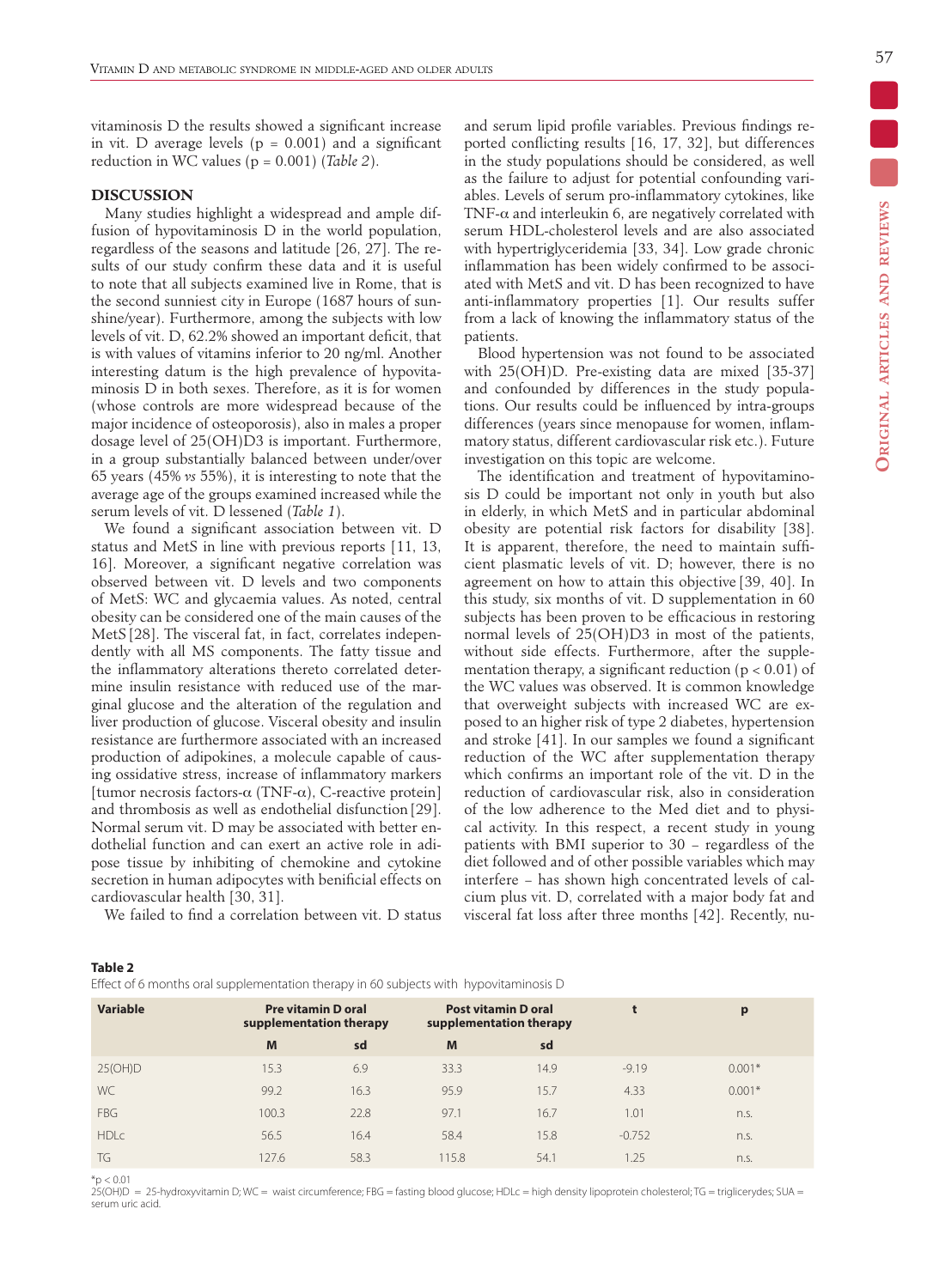merous evidences have been provided that obesity can also be the consequence of an increased PTH levels and low vit. D status. Increased PTH levels enhances lipogenesis by an increased calcium influx into the adipocytes [43]. Calcium and vit. D are important determinants of PTH levels, and several studies have shown that the supplementation of these nutrients resulted also in weight loss [42-44].

Nevertheless the current study faces certain limitations. Firstly, this study was based on a single measurement of serum 25-(OH) vit. D as an indicator of vit. D status. Secondly, it is a cross-sectional study with small sample size. Thirdly, although the Authors adjusted for many potential confounders, residual confounding may remain (*e.g.* time spent outdoors, etc.).

Further studies with larger samples should be carried out to confirm the correlation between hypovitaminosis D and MetS, in order to evaluate the effects of a supplementation therapy on cardiovascular risk.

#### **CONCLUSIONS**

The results of our study demonstrate that:

## **REFERENCES**

- 1. Gueli N, Verrusio W, *et al.* Vitamin D: drug of the future. A new therapeutic approach. *Arch Gerontol Geriatr* 2012;54(1):222-7.
- 2. Danik JS, Manson JE. Vitamin D and cardiovascular disease. *Curr Treat Options Cardiovasc Med* 2012;14(4):414- 24.
- 3. Andreozzi P, Verrusio W, Viscogliosi G, *et al*. Relationship between vitamin D and body fat distribution evaluated by DXA in postmenopausal women. *Nutrition*  2015;29:pii:S0899-9007(15)00526-2. DOI: 10.1016/j. nut.2015.12.029
- 4. Michos ED, Melamed ML. Vitamin D and cardiovascular disease risk. Current opinion in *Clinical Nutrition and Metabolic Care* 2008;11:7-12.
- 5. Wang TJ. Vitamin D and cardiovascular disease. *Annu Rev Med* 2016:14;67:261-72. DOI: 10.1146/annurevmed-051214-025146
- 6. Buffington C, Walker B, Cowan GS, *et al.* Vitamin D deficiency in the morbidly obese. *Obes Surg* 1993;3:421-4.
- 7. Wortsman J, Matsuoka LY, Chen TC, *et al.* Decreased bioavailability of vitamin in obesity. *Am J Clin Nutr* 2000;72:690-3.
- 8. Arunabh S, Pollack S, Yeh J, *et al*. Body fat content and 25-hydroxyvitamin D levels in healthy women. *J Clin Endocrinol Metab* 2003;88:157-61.
- 9. Hypponen E, Power C. Vitamin D status and glucose homeostasis in the 1958 British birth cohort: the role of obesity. *Diabetes Care* 2006;29:2244-6.
- 10. Hintzpeter B, Mensink GB, Thierelder W, *et al*. Vitamin D status and health correlates among German Adults. *Eur J Clin Nutr* 2008;62(9):1079-89.
- 11. Brenner DR, Arora P, Garcia-Bailo B, Wolever TM, Morrison H, El-Sohemy A, Karmali M, Badawi A. Plasma vitamin D levels and risk of metabolic syndrome in Canadians. *Clin Invest Med* 2011;34:E377.
- 12. Shantavasinkul PC, Phanachet P, Puchaiwattananon O *et al*. Vitamin D status is a determinant of skeletal muscle mass in obesity according to body fat percentage. *Nutrition* 2015;31(6):801-6. DOI: 10.1016/j.nut.2014.11.011
- hypovitaminosis D is a condition quite common in both sexes;
- there is a significant negative correlation between levels of vit. D and MetS, along the lines demonstrated by other studies. Furthermore, vit. D levels are correlated with two MetS components: glycaemia and WC;
- after supplementation therapy in subjects with hypovitaminosis D a significant WC reduction was observed, even with a low adherence to the healthy diet and to the physical activity;
- we believe it is indispensable to measure out the levels of vit. D − especially in subjects over 45 years old − and, when necessary, to provide an adequate supplementation therapy in order to aid the positive pleiotropic effects that this vitamin exerts also in reducing cardiovascular risks.

# *Conflict of interest statement*

None.

*Received* on 23 May 2016. *Accepted* on 16 January 2017.

- 13. Ford ES, Ajani UA, McGuire LC, Liu S. Concentrations of serum vitamin D and the metabolic syndrome among US adults. *Diabetes Care* 2005;28:1228-30.
- 14. McGill AT, Stewart JM, Lithander FE, Strik CM, Poppitt SD. Relationships of low serum vitamin D3 with anthropometry and markers of the metabolic syndrome and diabetes in overweight and obesity. *Nutr J* 2008;7:4.
- 15. Rueda S, Fernández-Fernández C, Romero F, Martínez de Osaba J, Vidal J. Vitamin D, PTH, and the metabolic syndrome in severely obese subjects. *Obes Surg* 2008;18:151-4.
- 16. Reis JP, von Mühlen D, Miller ER 3rd. Relation of 25-hydroxyvitamin D and parathyroid hormone levels with metabolic syndrome among US adults. *Eur J Endocrinol* 2008;159:41-8.
- 17. Vitezova A, Zillikens C, van Herpt T, Sijbrands E. Vitamin D status and metabolic syndrome in the elderly: the Rotterdam Study. *Eur J Endocrinol* 2015;172(3)327-35.
- 18. Zerwekh JE. Blood biomarkers of vitamin D status. *Am J Clin Nutr* 2008;87(Suppl.):1087-91S.
- 19. Boersma D, Demontiero O, Mohtasham Amiri Z, *et al*. Vitamin D status in relation to postural stability in the elderly. *J Nutr Health Aging* 2012;16(3):270-5.
- 20. Zheng Y1, Zhu J1, Zhou M1, Cui L1, Yao W2, Liu Y1. Meta-analysis of long-term vitamin d supplementation on overall mortality. *PLoS One* 2013;8(12):e82109.
- 21. Matthews DR, Hosker JP, Rudenski AS, Naylor BA, Treacher DF, Turner RC. Homeostasis model assessment: insulin resistance and beta-cell function from fasting plasma glucose and insulin concentrations in man. *Diabetologia* 1985;28:412-9.
- 22. The Expert Panel on Detection, Evaluation, and Treatment of High Blood Cholesterol in Adults. Executive summary of the third report of the national cholesterol education program (NCEP) expert panel on detection, evaluation, and treatment of high blood cholesterol in adults (Adult Treatment Panel III). *JAMA* 2001;285:2486-97.
- 23. Martínez-González MA, García-Arellano A, Toledo E, *et al*. A 14-Item Mediterranean Diet Assessment Tool and